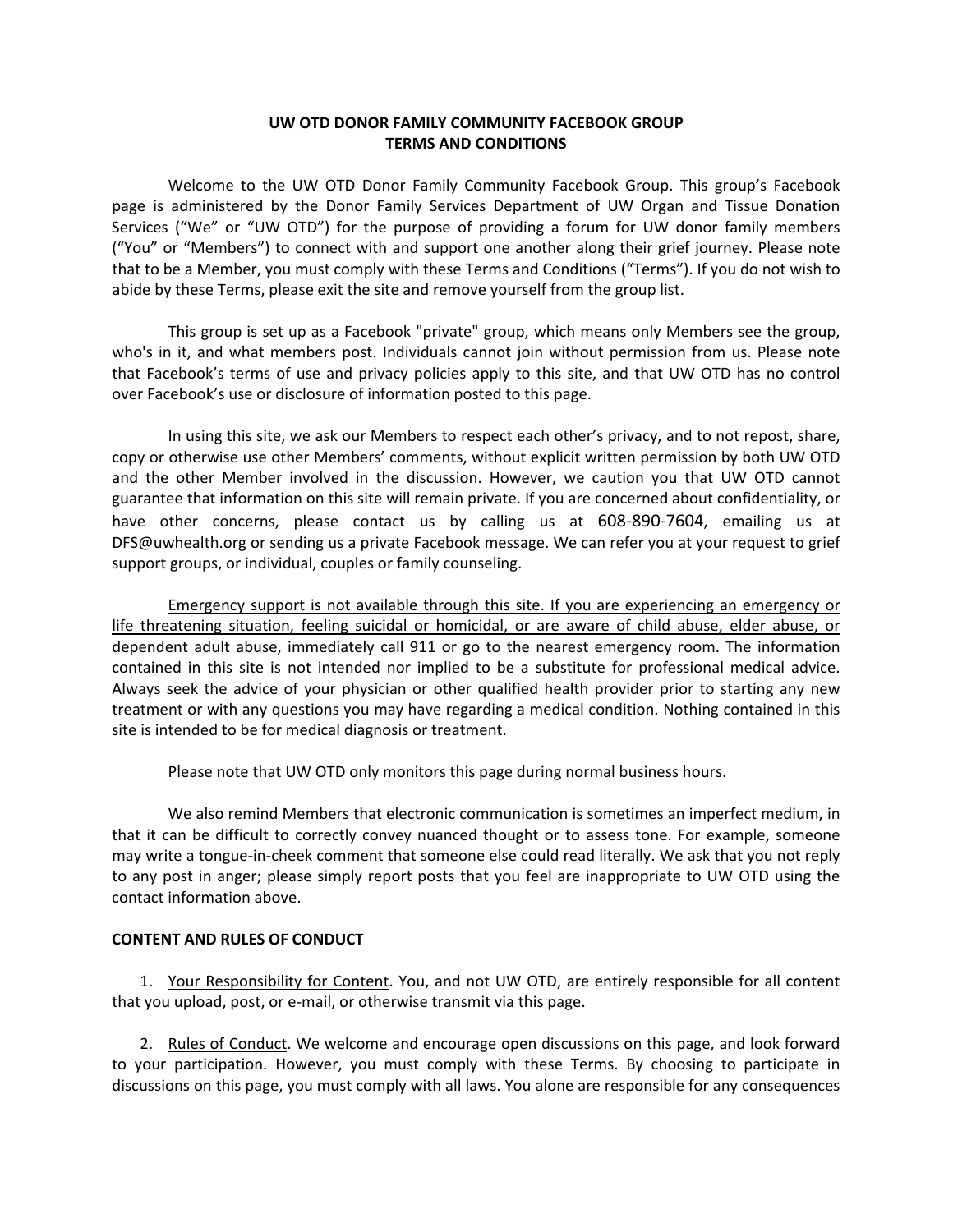of any posting. UW OTD is not responsible for any material posted by any third party. Please note that you are not permitted to post comments or otherwise exchange information that include the following:

- a. Confidential/proprietary information, including without limitation any patient's protected health information, except as otherwise provided by these Terms;
- b. Language that conflicts with any policy of UW OTD;
- c. Donor or clinical activity information;
- d. Language determined by UW OTD to be unprofessional or inflammatory (i.e., libelous, defamatory, false, obscene, indecent, lewd, violent, abusive, threatening, harassing, discriminatory, unlawful, slanderous, hateful, embarrassing, etc.);
- e. Content that adversely affects UW OTD's mission;
- f. Misinformation about donation;
- g. Language that discourages donor designation;
- h. Language that adversely affects volunteer involvement;
- i. Language that overall is offensive to supporters;
- j. Material that infringes on the rights of any third party, including intellectual property, privacy or publicity rights;
- k. Advertisements or solicitations of business;
- l. Chain letters or pyramid schemes;
- m. Impersonations of another person;
- n. Copies of previous postings or other spam; or
- o. Any other language that, at the sole discretion of UW OTD, is deemed to be inappropriate for this page.

UW OTD reserves the right to delete any posts that violate these Terms. Anyone who continues to disregard these Terms will be blocked from the site.

# **CONTENT LICENSE AND RESTRICTION**

3. Group Membership. Your membership in this group is granted by UW OTD, and we may terminate your membership at any time based on your failure to comply with these Terms or for any other reason at our discretion. Your membership in this group is completely voluntary, and you can terminate it at any time.

4. Account. In order to become a Member, you must have or create an account ("Account") by registering with Facebook. During the registration process with Facebook, you will be asked to choose a username and a password for your Account. You are entirely responsible for maintaining the confidentiality of your Facebook password. You agree not to use the Account, username, or password of another Member at any time, and to notify UW OTD immediately if you suspect any unauthorized use of your Account or access to your password. You will not allow any other person or entity to use your identification or Account to post or view comments on this page. You are solely responsible for any and all content that is posted by or through your Account on the page, including any e‐mail, and for your interactions with any other Member.

5. License to Content. We grant you, subject to these Terms, a non-exclusive, limited and revocable license to view and use this page. You may download content only for your personal, informational, or non‐commercial purposes. No alteration, modification or further reproduction is permitted. No other use or reproduction of the content is authorized. In consideration of this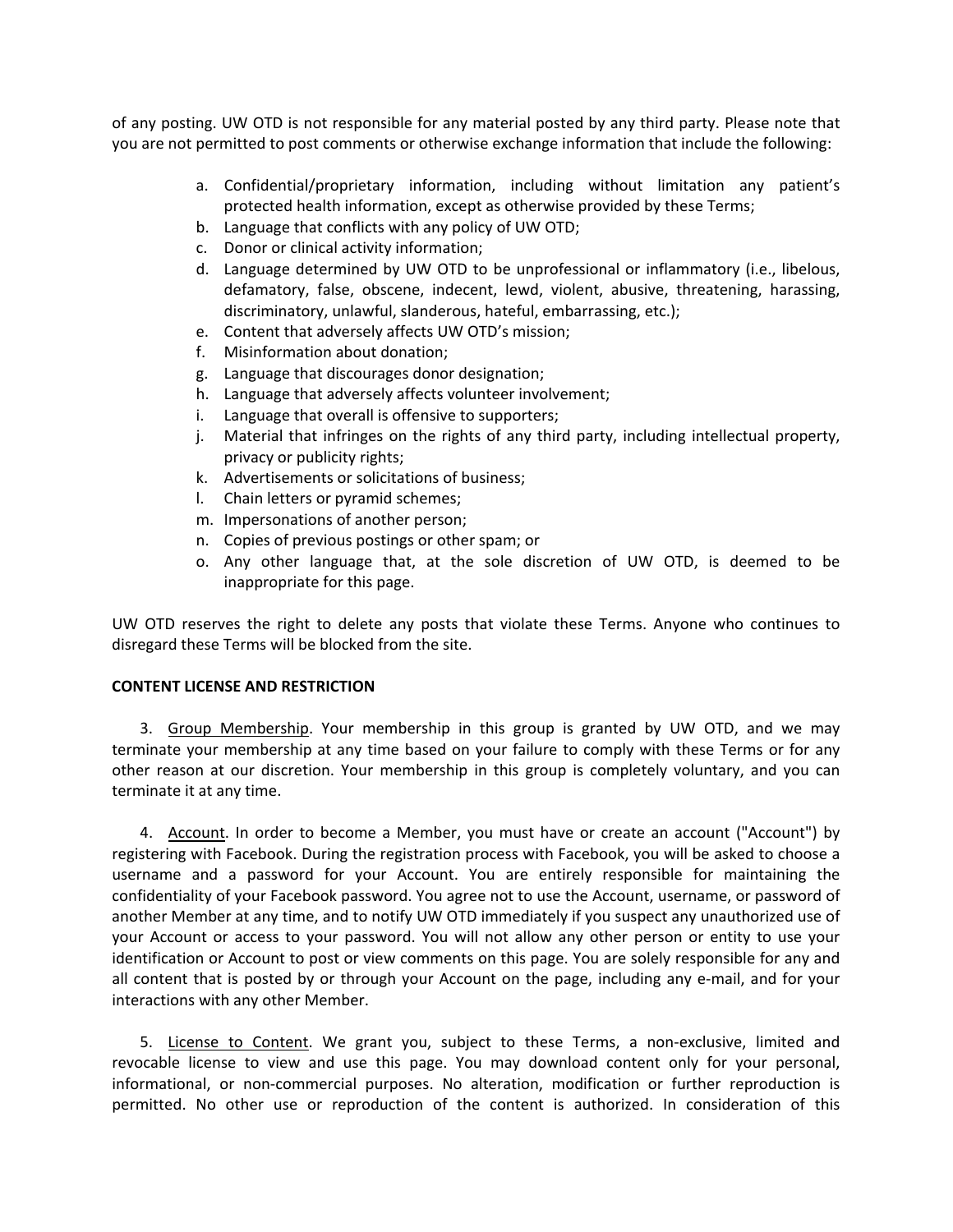authorization, you agree that any copy of the content you make will retain all copyright and other proprietary notices in the same form and manner as on the original. You may not otherwise use, download, upload, print, display, perform, reproduce, publish, license, post, transmit, modify, adapt, or distribute any content in whole or in part without our express written authorization.

6. Ownership and Copyright. Content on this page may be protected by copyright and other laws. Except as explicitly provided in these Terms, nothing contained herein will be construed as conferring by implication, estoppel, or otherwise, any license or right under any patent, trademark or copyright of UW OTD or any third party. The trademarks, logos, trade dress and service marks ("Marks") displayed on this page are the property of UW OTD or other third parties. You are not permitted to use these Marks without the prior written consent of the party that owns the Mark. You grant to UW OTD a perpetual, nonexclusive, royalty‐free, transferable license to use, reproduce, distribute, publicly display, reformat and/or translate all content that you upload to the page.

### **CONTENT AND USAGE DISCLAIMERS**

7. General. UW OTD makes no representation, warranties, or assurances as to the accuracy, currency, availability or completeness of the information provided on this page. Except where expressly provided otherwise, this page and all content, products and services provided on the page are provided on an "as is" and "as available" basis. UW OTD expressly disclaims all warranties of any kind, whether express or implied, including but not limited to, the implied warranties of merchantability, fitness for a particular purpose, title and non-infringement. UW OTD makes no warranty that: (a) the page will meet your individual objectives or needs; (b) the page will be available on an uninterrupted, timely, secure or error-free basis; (c) the information that may be obtained from the use of this page or any content offered through this page will be accurate or reliable; or (d) the quality of any content, products, services, or other material obtained by you through the page will meet your expectations. Some jurisdictions do not allow the exclusion of implied warranties, so the above exclusions may not apply to you.

8. Assumption of Risk. Although UW OTD reserves the right to delete user posts due to content, UW OTD assumes no responsibility for posts submitted by Members. It is expected that users may post items that could be offensive, distressing, or inflammatory to other users, and you assume the risk of reviewing such content. UW OTD is not responsible for any such materials posted. You acknowledge that UW OTD has no obligation to, and does not in its normal course, prescreen, monitor or review the materials posted online. UW OTD does not exert editorial control over any materials posted online. However, UW OTD reserves the right to prescreen, monitor and/or review all materials posted by the Members. UW OTD reserves the right to disclose any information to satisfy any legal, regulatory or governmental request. In its sole discretion, UW OTD reserves the right to refuse to post or remove a post, but due to the real‐time nature of postings, it is impossible to prescreen, review or monitor every post. Members who violate these Terms may, among other things, have their message board privileges revoked. However, UW OTD assumes no liability or responsibility to uses or any other person or entity for performance or nonperformance of the aforementioned activities.

9. Availability of Page and Content. UW OTD reserves the right to change or discontinue the content on this page at any time, without notice, and with no liability to UW OTD.

10. Medical Advice. Specific medical advice can only be provided by a qualified health care provider. The UW OTD moderators of this site are not health care providers. If you have specific questions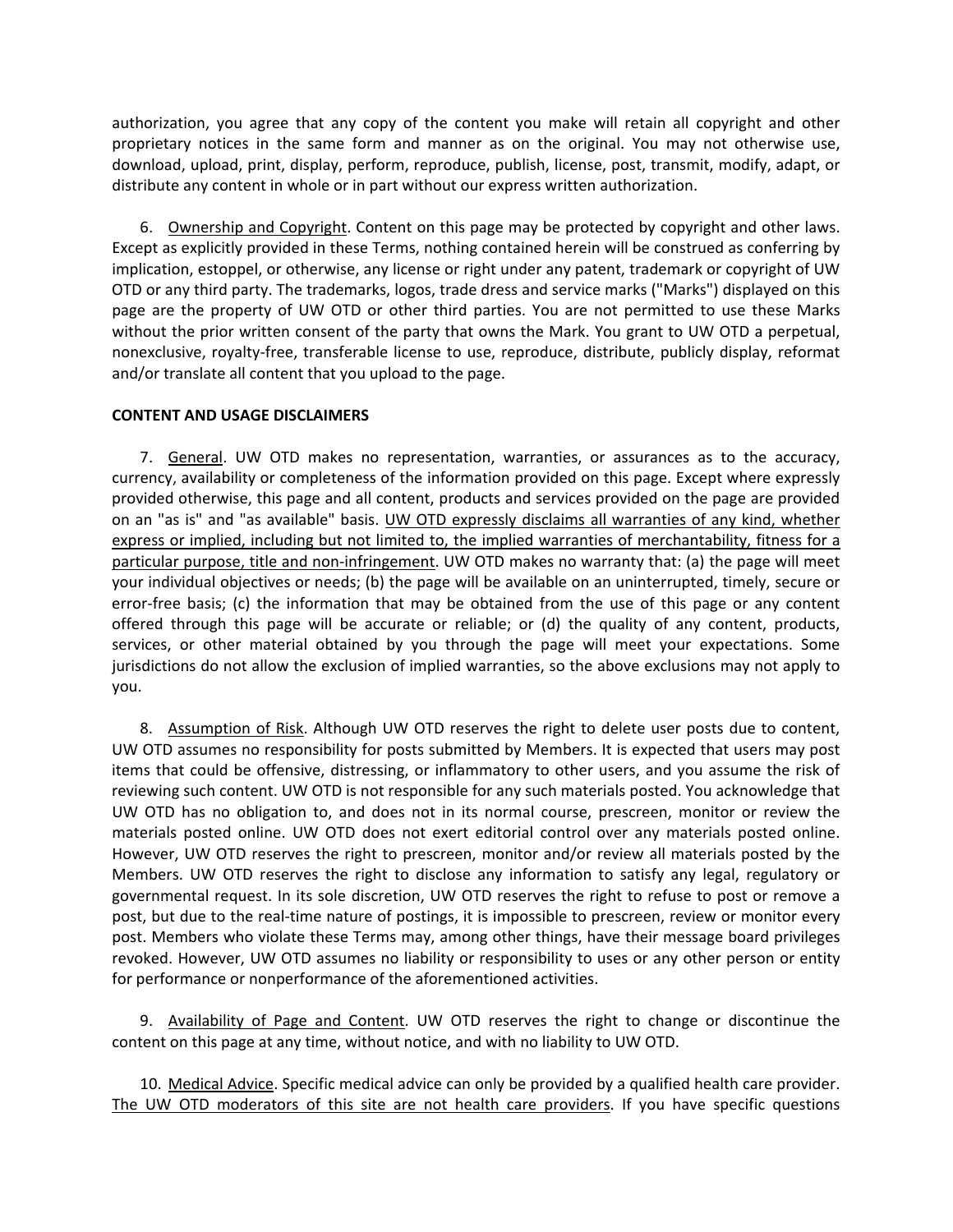concerning your health or medical status, please consult your personal health care provider. We do not and cannot review all content posted or uploaded to this page, and we are not responsible for such content. MESSAGES, ADVICE, OPINIONS OR OTHER INFORMATION CONTAINED IN ANY POSTS SHOULD NOT BE CONSTRUED AS PROFESSIONAL ADVICE OR INSTRUCTION.

11. Advertising, Linking and Framing. This page may provide links or references to, or advertisements for, sites operated by other parties ("Third Party Sites"), but UW OTD has no responsibility for the availability or content of such Third Party Sites and will not be liable for any damages or injury arising from that content. Any links to other Third Party Sites are provided as merely a convenience to the users of this page, and the inclusion of the links does not imply an endorsement. You agree that UW OTD is not responsible for the content or performance of these Third Party Sites, including opinions, advice, statements and advertisements. You further agree that UW OTD is not responsible for any loss or damage of any sort you may incur from dealing with any such Third Party Site and that you bear all risks associated with the use of such content.

12. Limitation of Liability. To the extent legally permitted under applicable law, UW OTD will not be liable for any damages or injury resulting from your access to, or inability to access, this page, or from your reliance on any content provided on this page, and in no event will UW OTD or its agents be liable for any direct, indirect, incidental, special or consequential damages, or damages for loss of profits, revenue, data or use, incurred by you whether in an action in contract or tort, arising from your access to, or use of, the page, whether or not UW OTD has been advised of the possibility.

13. Release. You release UW OTD, its officers, employees, agents and successors from claims, demands, any and all losses, damages, rights, claims, and actions of any kind including, without limitation, personal injuries, death, and property damage, that is either directly or indirectly related to or arises from: (i) any interactions with other Members; (ii) any incorrect or inaccurate content (including, without limitation, any information in Accounts) posted on this page, whether caused by Members or by any of the equipment or programming associated with or utilized in this page; or (iii) the conduct of any Member.

14. Indemnity. You agree to defend, indemnify, and hold UW OTD and its subsidiaries, affiliates, officers, agents, and other partners and employees, harmless from any loss, liability, claim, or demand, including reasonable attorney's fees, made by any third party due to or arising out of your use of the page in violation of these Terms and/or arising from your breach of any of these Terms.

### **CONTENT MONITORING AND RESTRICTION**

15. Monitoring. In order to cooperate with legitimate governmental requests, subpoenas or court orders, or to protect our Members, or to ensure the integrity of our operations, UW OTD may monitor, access, limit, and disclose any information and content it considers necessary or appropriate, including, without limitation, account information (i.e. name, e-mail address, etc.), IP addressing and traffic information, usage history, and posted content.

16. Non‐Commercial Use. This page is for the personal use of Members only and may not be used in connection with any commercial endeavors except those that are specifically approved in writing by UW OTD. You will not engage in advertising to, or solicitation of, any Member to buy or sell any products or services through this page. In order to protect our Members from such advertising or solicitation, we reserve the right to restrict the number of communications that a Member can send to other Members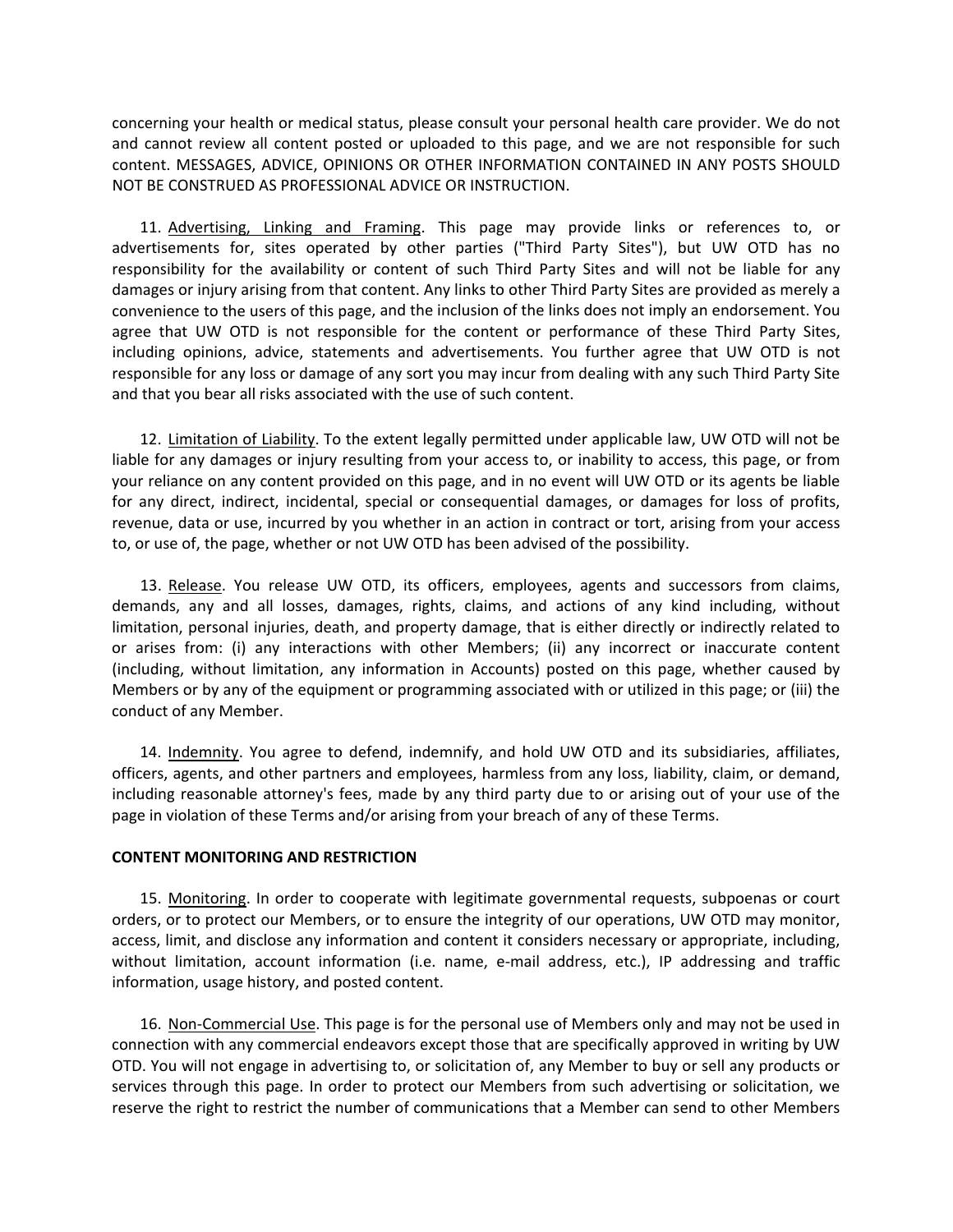and the sharing of any content in any twenty-four (24) hour period to a number and amount that we deem appropriate in our sole discretion. Commercial advertisements, affiliate links, and other forms of solicitation may be removed from your posts without notice and may result in suspension or termination of your account and the licenses granted by UW OTD under these Terms.

17. Personal Health Information. You will not use or disclose any Member/patient identifying information of any kind (except your own) on any social media without the express written permission of the Member/patient. Even if an individual is not identified by name within the information you wish to use or disclose, if there is a reasonable basis to believe that the person could still be identified from that information, then its use or disclosure could constitute a violation of the Health Insurance Portability and Accountability Act (HIPAA). In other words, content that includes personal health information that is not your own cannot be posted to this page.

18. Representations Concerning UW OTD. Members may not represent in their posts that they are communicating the view of UW OTD, nor may they make any statements that might reasonably create the impression that they are communicating on behalf of or as a representative of UW OTD.

19. Reporting Improper Content. Members may report a post at any time by contacting the UW OTD Donor Family Services Department at 608‐890‐7604, emailing to: DFS@uwhealth.org, or by sending us a private Facebook message. Reported posts are not guaranteed to be deleted. All reported posts will be reviewed and removed at the discretion of UW OTD should they be found to violate these Terms. You agree that you understand that UW OTD does not adopt or endorse any Member post, even if the post is not removed from this page after a request that it be removed or deleted.

20. Adult Members Only. You hereby warrant and represent that you are at least eighteen (18) years of age (21 in some jurisdictions) and have the legal capacity to use this page.

### **MISCELLANEOUS PROVISIONS**

21. Facebook Terms of Use. This page operates on the Facebook platform. In addition to these Terms, Members are subject to all privacy policies and terms of service issued by Facebook.

22. Consequence of Breach. Any use of this page in violation of these Terms may result in, among other things, termination or suspension of your rights to use this page and the licenses granted by UW OTD under these Terms

23. Governing Law and Forum. All matters relating to your access to, and use of, this Facebook page and these Terms will be governed by U.S. federal law or the laws of the State of Wisconsin. Any legal action or proceeding relating to your access to, or use of, this page will be instituted in a state or federal court located in Dane County, Wisconsin, and no other venue. You and UW OTD agree to submit to the exclusive jurisdiction of, and agree that venue is proper in, these courts in any such legal action or proceeding.

24. Severability. In the event that any term or condition of these Terms is not fully enforceable or valid for any reason, such term(s) or condition(s) will be severable from the remaining terms and conditions. The remaining terms and conditions will not be affected by such unenforceability or invalidity and will remain enforceable and applicable.